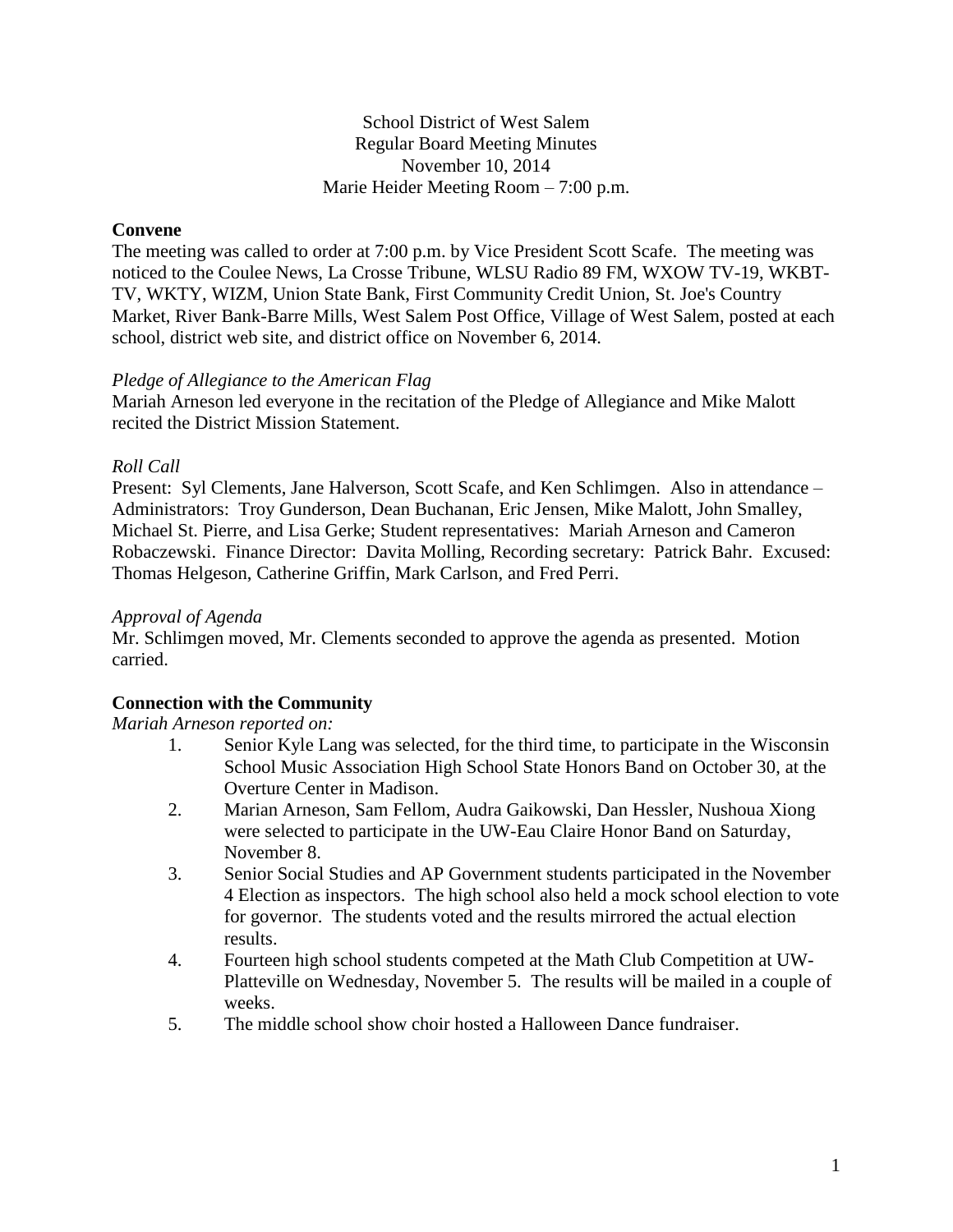6. On November 6, all middle school staff & students attend a presentation at the La Crosse Center: Supersize Your Dreams Day - Creating Confident Girls, Building Respectful Boys. The event was sponsored by The Women's Fund of Greater La Crosse and presented by Alexis Jones & Joe Beckman.

## *Cameron Robaczewski reported on:*

- 1. On November 3, the winter sports meeting was held. The athletic director went through WIAA rules and regulations and then athletes attended sport specific breakout sessions. The winter sports seasons are beginning.
- 2. On November 8, the high school drama club participated in a sectional competition for their one act play, The Seussification of Romeo and Juliet. The team was successful as they advanced to state. The state competition will be at Viterbo, November 20-22. In addition, the team will perform for the high school this Wednesday.
- 3. Ecology club had its first meeting on October 27. The club advisor, Mr. Baker, is suggesting that the group participates in many different outdoor activities. The club has also "Adopted a Highway" along highway 16 near Nathan's Hill. Mr. Baker has also talked to the club about different fundraising options to allow them to participate in great outdoor opportunities.
- 4. The high school student council is heading to Milwaukee to attend a leadership conference sponsored by the Milwaukee Bucks. The day includes: keynote speakers Jim Paschke, Bucks play by play announcer, and John Hammond, General Manager of the franchise; the opportunity to shoot around on the court; breakout sessions; and attend a Bucks game against the Thunder.
- *Principal Dean Buchanan reported* that the West Salem Middle School 8th Grade Band was selected to be a featured performing group at the National Band Association-Wisconsin Chapter Convention in January. This is the first WSMS Band to be selected to perform at a state convention. Ryan Waldhart, WSMS Band Director, will also be directing the Wisconsin All-State Junior Band that same day.

*Correspondence* – None.

*Public comments –* None.

## *Written and Oral Reports*

Board of Control – Mrs. Halverson reported that the board approved the 2014-15 budget, the snow removal bid and the first reading of the public records policy. The next meeting will be December 10, 2014.

Board Grant Review Committee – Mrs. Halverson reported that she, Mr. Perri and Mr. Clements met last week to review the five applicants and will recommend three for approval later in the agenda.

District Performance Initiatives updates by Mr. Buchanan, Mr. Jensen, Mr. Smalley and Mrs. Gerke, Mr. Carlson and Mr. Malott, Mr. St. Pierre, and Mr. Gunderson were reviewed.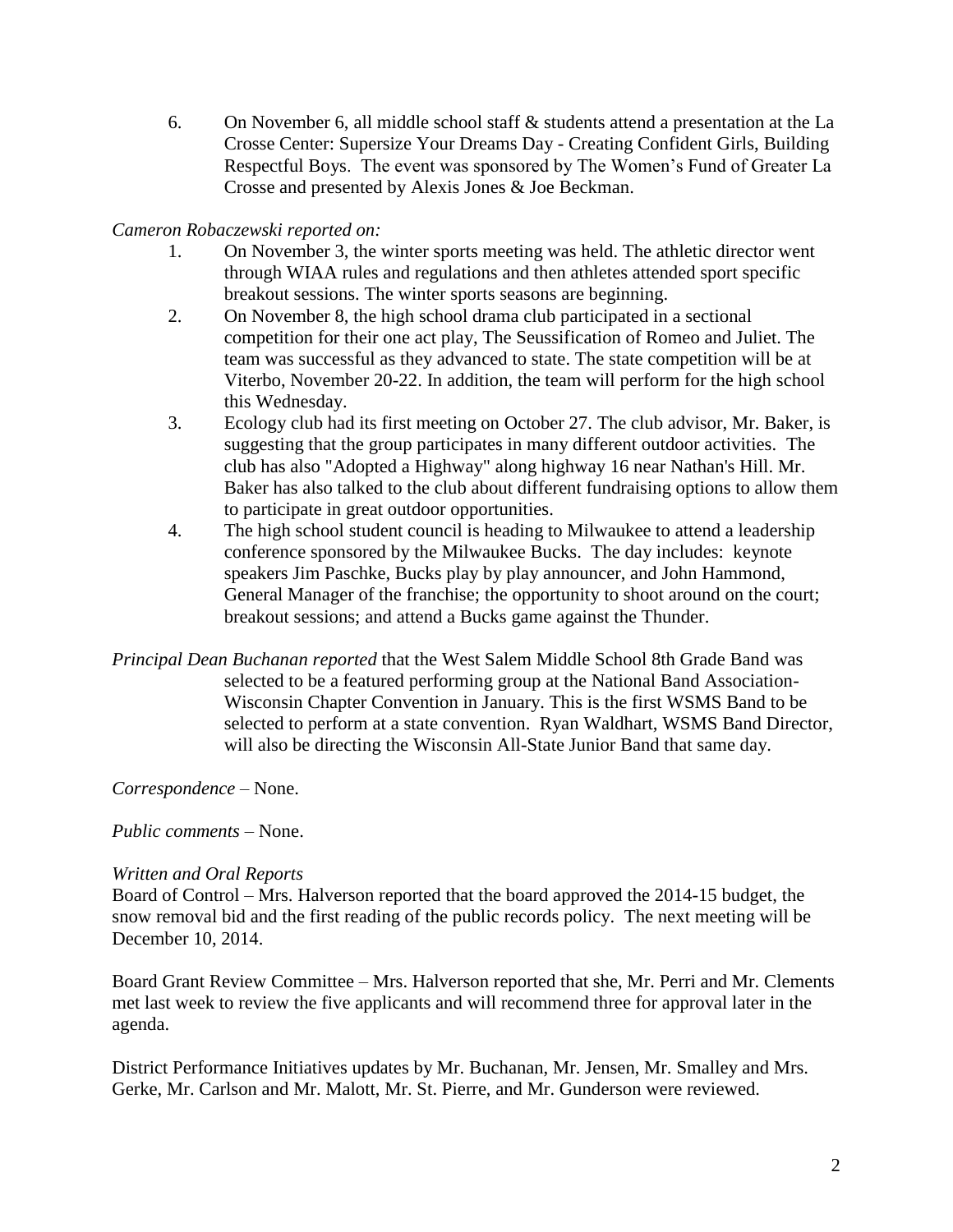#### **Consent Agenda**

Mr. Schlimgen moved, Mrs. Halverson seconded to approve the October 27, 2014 Regular Board Meeting Minutes as amended; invoices to be paid; and the open enrollment request for the 2014- 15 school year. Motion carried unanimously.

### **Discussion/Action Items:**

Mr. Schlimgen moved, Mrs. Halverson seconded to accept the donation from the Class of 1994 for the OEC, from Roger and Janet Wolter for the high school choral department, and from Logistics Health for the automotive department. Motion carried unanimously.

West Salem High School Physical Education and Health teachers, Jamie Olson, Terressa Leinon and David Neuman, shared with the board a presentation they did at the Health and Physical Education Convention in Wisconsin Dells called "Does Heart Rate 'Spark' Academic Success?"

Mr. Gunderson presented the Strategic Plan: Reporting Dashboards for the 2014-15 school year and summarized the 2013-14 school year dashboards.

Mr. Schlimgen moved to table the 2015-16 calendar until the next meeting. Motion withdrawn. No action was taken on the 2015-2016 school calendar.

Mr. Schlimgen moved, Mr. Clements seconded to approve the 2014-2015 Board Grants as presented. Motion carried unanimously.

Mr. Schlimgen moved, Mrs. Halverson seconded to approve the additional second semester Youth Options requests as presented. Motion carried unanimously.

Mr. Schlimgen moved, Mrs. Halverson seconded to accept the administration's recommendations for co-curricular recommendations: Jennifer Stenberg will replace Toni Key as the NHS Advisor, Brian Baker as Ecology Club Advisor and Michael Berghefer as a volunteer hockey coach. Motion carried unanimously.

Mrs. Halverson moved, Mr. Schlimgen seconded to accept the resignation of the Director of Technology Bill Solsrud effective December 31, 2014. Motion carried unanimously.

Mrs. Halverson moved, Mr. Clements seconded to hire Richard Erickson as a vehicle driver. Motion carried unanimously.

Mr. Scafe welcomed the motion for closed session: The Board will discuss, consider and, if appropriate, take action pursuant to Wis. Stats §19.85(1) (c) "Considering employment, promotion, compensation or performance evaluation data of any public employee over which the governmental body has jurisdiction or exercises responsibility" regarding administrators' performance evaluations.